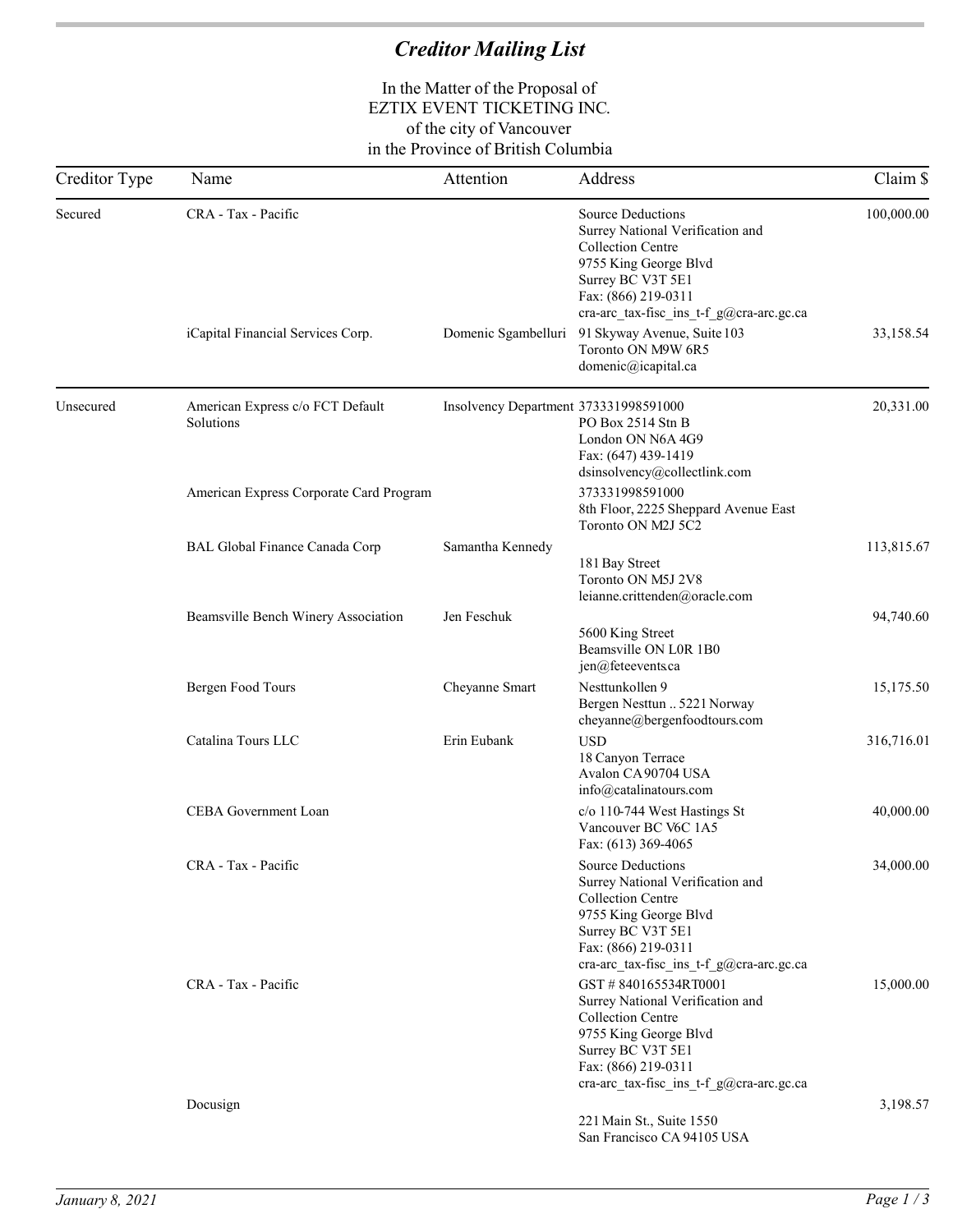## *Creditor Mailing List*

### In the Matter of the Proposal of EZTIX EVENT TICKETING INC. of the city of Vancouver in the Province of British Columbia

| Creditor Type | Name                                | Attention          | Address                                                                                                                                           | Claim \$   |
|---------------|-------------------------------------|--------------------|---------------------------------------------------------------------------------------------------------------------------------------------------|------------|
| Unsecured     | Foods of NY                         | Todd Lefkovic      | <b>USD</b><br>9 Barrow St<br>New York NY 10014 USA<br>todd1@foodsofny.com                                                                         | 15,000.00  |
|               | Garden & Gun Magazine               | Nancy              | <b>USD</b><br>701 E. Bay St.<br>Charleston SC 29403 USA<br>nwagoner@gardenandgun.com                                                              | 55,241.17  |
|               | Integrated Digital Media Group Inc. | James Wortzman     | 25 Tuscany Vista CRT NW<br>Calgary AB T3L 3B5<br>jwortzman@teplitskycolson.com;<br>callen@teplitskycolson.com                                     | 146,727.08 |
|               | Integrated Digital Media Group Inc. |                    | File # 32107<br>c/o TEPLITSKY, COLSON LLP<br>Suite 200, 70 Bond Street<br>Toronto ON M5B 1X3<br>Fax: (416) 365-0695<br>callen@teplitskycolson.com |            |
|               | Integrated Digital Media Group Inc. | Howard Manis       | c/o Macdonald Sager Manis LLP<br>150 York Street, Suite 800<br>Toronto ON M5H 3S5<br>hmanis@msmlaw.net                                            |            |
|               | Jeremy Mitchell                     |                    | 1302 -1333 West Georgia St.<br>Vancouver BC V6E 4V3<br>jeremy@eztix.com                                                                           | 4,984.14   |
|               | <b>MNP LLP</b>                      | Finance Department | 495 Richmond Street, Suite 700<br>London ON N6A 5A9<br>PAYMENTS@MNP.CA                                                                            | 24,501.23  |
|               | Niagara Grape and Wine Festival     | Jack Blozowski     | CAD<br>c/o SULLIVAN MAHONEY LLP<br>40 Queen Street, P.O. Box 1360<br>St. Catharines ON L2R 6Z2<br>jblozowski@sullivan-mahoney.com                 | 74,290.00  |
|               | Palmeto Bluff                       | Kevan Hanowski     | <b>USD</b><br>19 Village Park Square<br>Bluffton SC 29910 USA<br>KHANOWSKI@mccarthy.ca                                                            | 228,648.43 |
|               | Protech Insurance (Ticket Guardian) | Finance Department | <b>USD</b><br>3424 Via Oporto, Suite 204<br>Newport Beac CA 92663 USA<br>finance@protecht.io                                                      | 10,000.00  |
|               | Retail Council of Canada            | Mary Markou        | 1881 Yonge Street, Suite 800<br>Toronto ON M4S 3C4<br>npatel@retailcouncil.org                                                                    | 1,130.00   |
|               | The T1 Agency Ltd - Visa            | Samantha Pang      | Suite 101, 10 Alcorn Avenue<br>Toronto ON M4V 3A9<br>samantha.pang@thet1agency.com;<br>info@thet1agercy.com                                       | 11,339.81  |
|               | Vault Credit Corporation            | Gilbert Gouda      | <b>Equipment Lease</b><br>5-41 Scarsdale Rd.<br>Toronto ON M3B 2R2<br>Fax: (416) 499-6200<br>ggouda@vaultcredit.ca                                |            |